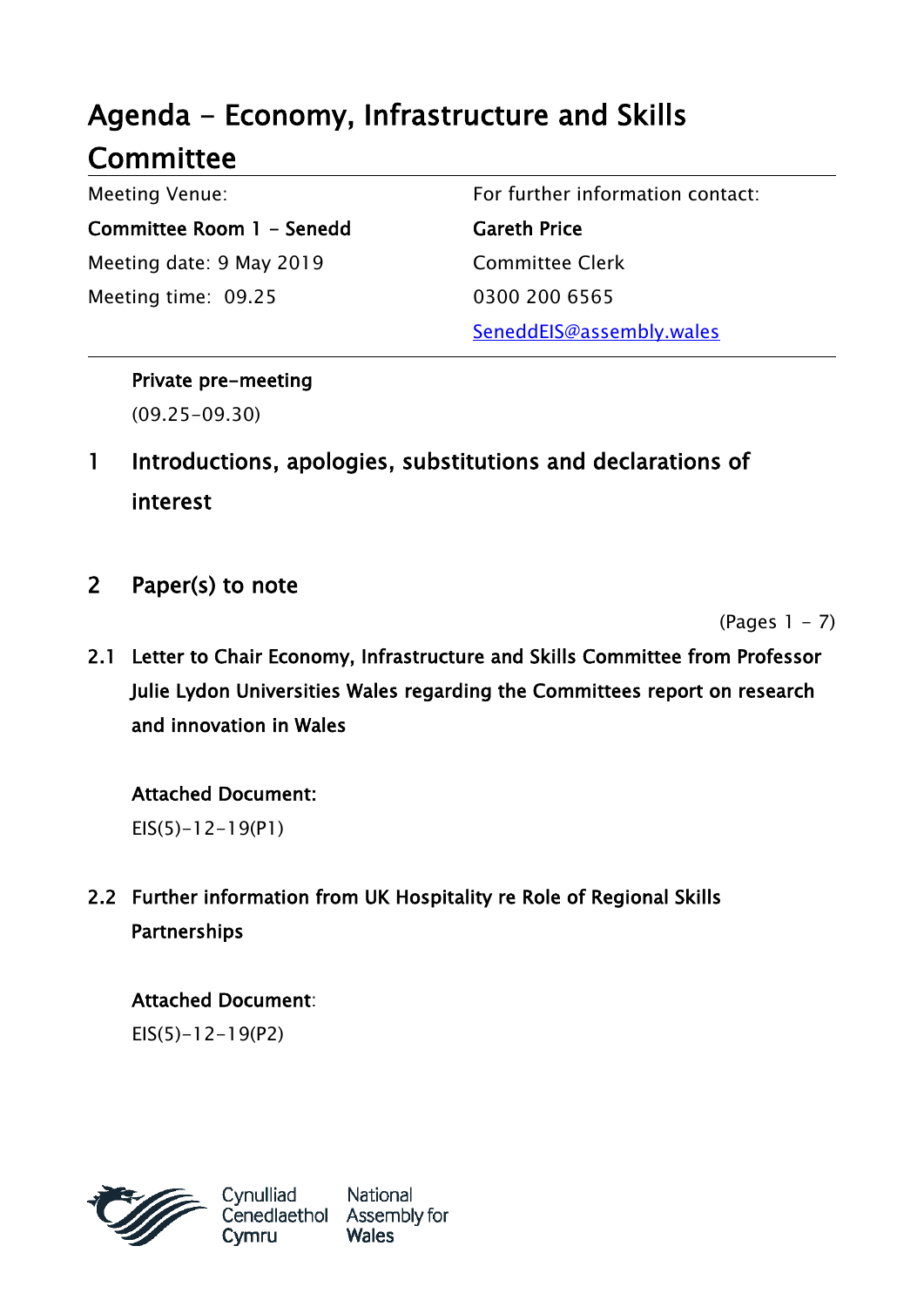2.3 Letter from the Chair Economy, Infrastructure and Skills Committee to the Auditor General for Wales regarding the Committees report on Autumn Rail **Disruption** 

#### Attached Document:

 $EIS(5)-12-19(P3)$ 

2.4 Letter from the Chair Economy, Infrastructure and Skills Committee to the Minister for Economy and Transport regarding an update of the National Transport Finance Plan

#### Attached Document:

 $EIS(5)-12-19(P4)$ 

2.5 Letter to Chair Economy, Infrastructure and Skills Committee from the Deputy Minister for Housing and Local Government regarding further information from EIS Committee meeting held on the 27 March 2019

Attached Document:  $EIS(5)-12-19(P5)$ 

### 3 General Ministerial Scrutiny

(09.30-10.30) (Pages 8 - 34) Ken Skates AM, Minister for Economy and Transport Lee Waters AM, Deputy Minister for Economy and Transport Simon Jones, Director Economic Infrastructure Marcella Maxwell, Head of Economic Action Plan Implementation

#### Attached Documents:

 $EIS(5)-12-19(P6)$  $EIS(5)-12-19(P7)$